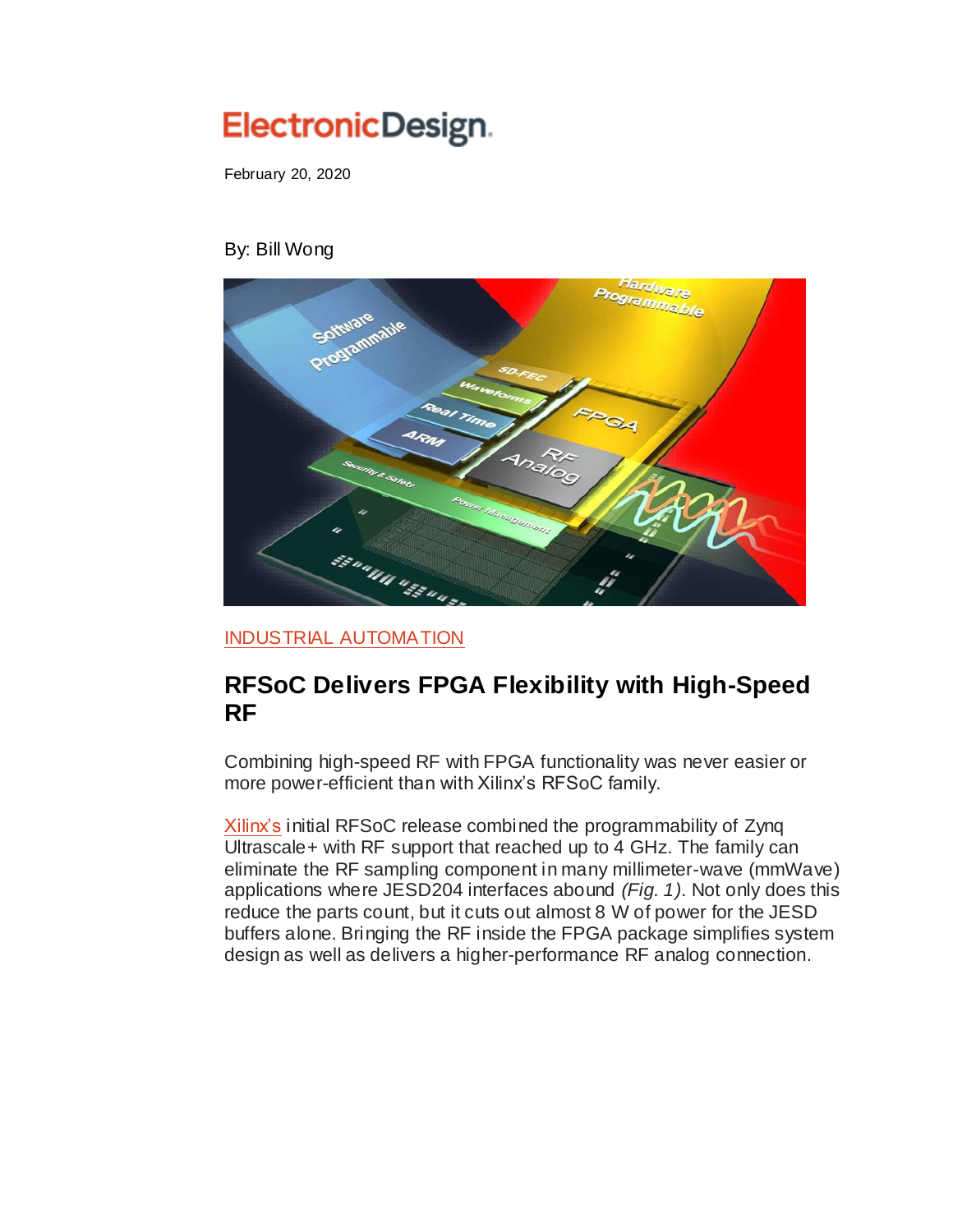

## *1. Xilinx's UltraScale+ RFSoC incorporates RF sampling into the chip, eliminating the need for buffers to bring in the data plus move the RF components into the chip package.*

Another advantage of incorporating the RF inside the chip is that it's possible to analyze the full spectrum and process each band internally rather than having external, fixed signal chains. This provides developers more flexibility for reconfigurable multiband support that would not be possible with fixed signal chains.

The Zynq Ultrascale+ RFSoC Gen 1 has been used in platforms like [Pentek's](https://sourceesb.com/pentek/distributors-and-vendors) Quartz family. The Model 5950 3U OpenVPX board exposes eight analog-to-digital and digital-to-analog converter (ADC and DAC) channels *(Fig. 2)*. The board also integrates a pair of optical 100G interfaces and a x8 PCIe Gen 3 interface. The RFSoC chip is actually on a Model 6001 QuartzXM eXpress Module with an XMC interface.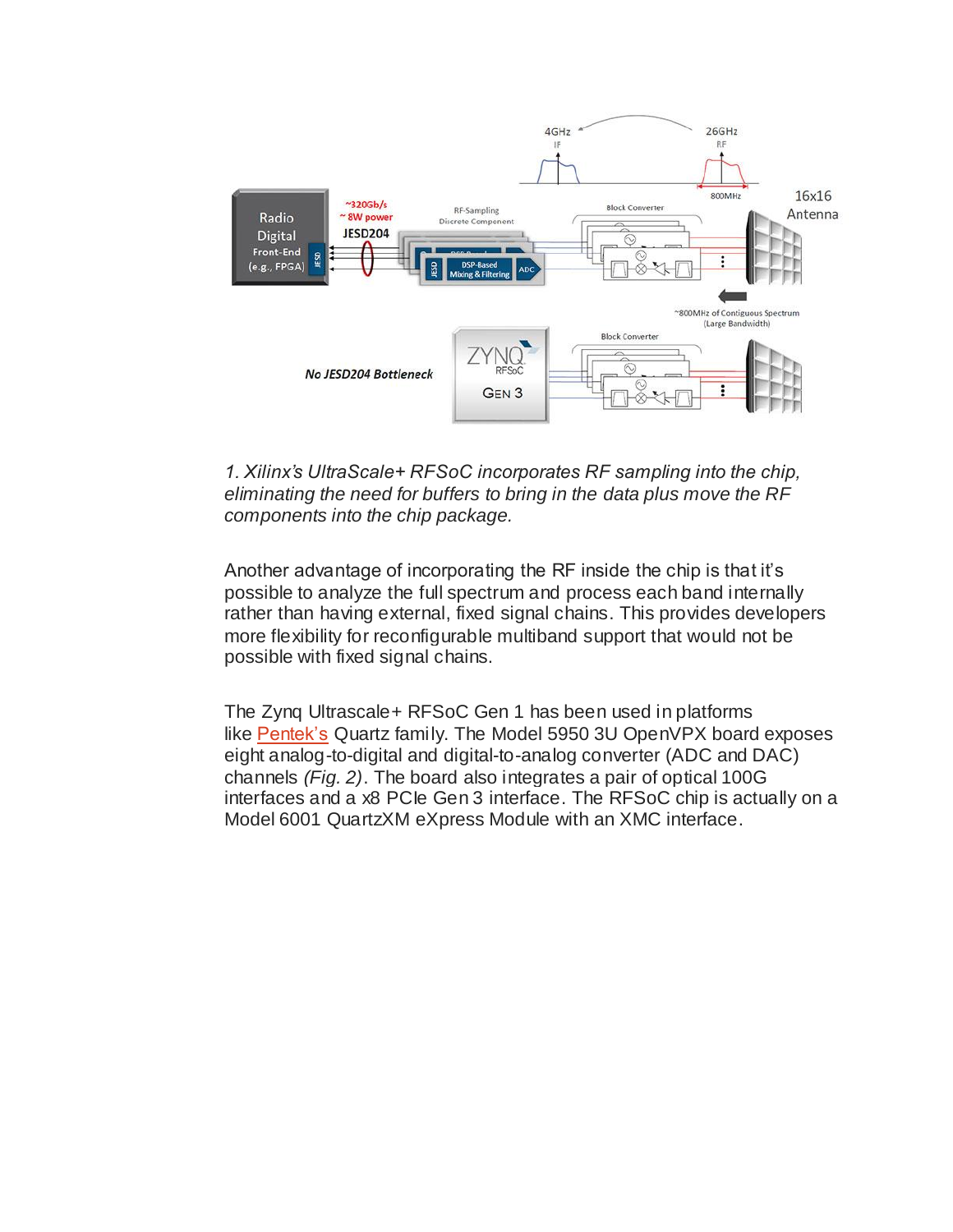

*2. Pentek's Model 5950 Quartz system is a 3U OpenVPX board with an UltraScale+ RFSoC Gen 1 chip.*

The two new announcements in the family are Gen 2 and Gen 3 parts. The Gen 2 parts, available first, bump up the system's RF performance of the system *(Fig. 3)*. They include 16, 12-bit, 2.275-Gsample/s ADCs and 16, 14-bit 6.55-Gsample/s DACs. The UltraScale+ support involves quadcore, 64-bit Arm Cortex-A53 running at speeds up to 1.33 GHz along with a pair of Cortex-R5 real-time processors. The FPGA component has 930K logic elements, 4,272 DSP slices, and 16 33-GHz transceivers. The RF and transceivers are on their own silicon that's linked using silicon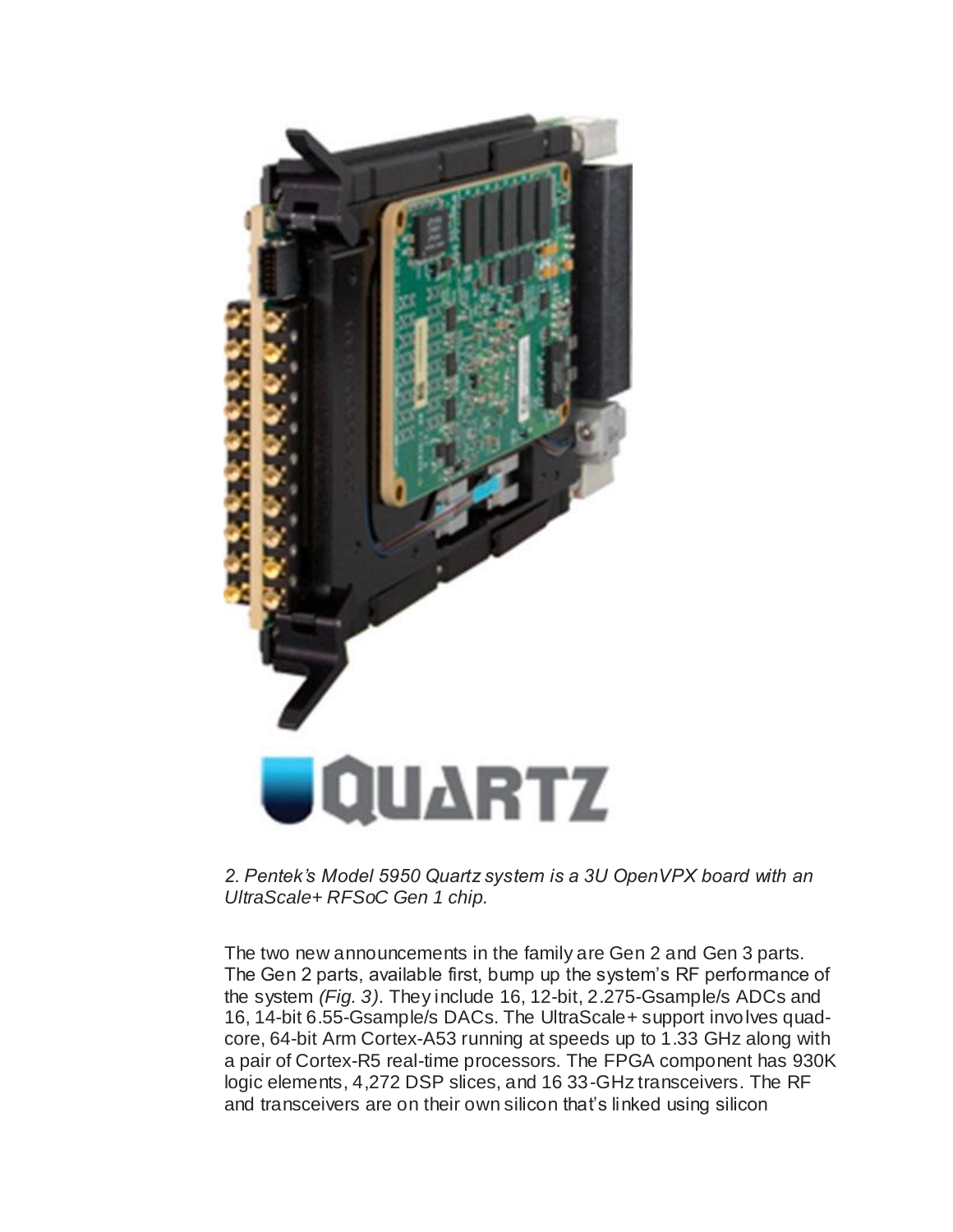interposer technology. Other off-chip peripheral support includes DDR4- 2666 memory and x16 PCI Express (PCIe) Gen 3.



*3. The UltraScale+ RFSoC Gen 2 targets 5G with 6.554-Gsample/s RF-DAC and 2.275-Gsample/s RF-ADCs support.*

The Gen 3 version *(Fig. 4)* has similar digital and FPGA characteristics but a range of faster ADCs and DACs as well as a hard-core, soft-decision forward-error-correction (SD-FEC) component. The latter is critical to efficient communication protocol handling. On the ADC side, there can be up to 16, 14-bit 2.5-Gsample/s units or up to eight, 14-bit 5-Gsample/s units. On the DAC side, the chips can have up to 16, 14-bit 10-Gsample/s units.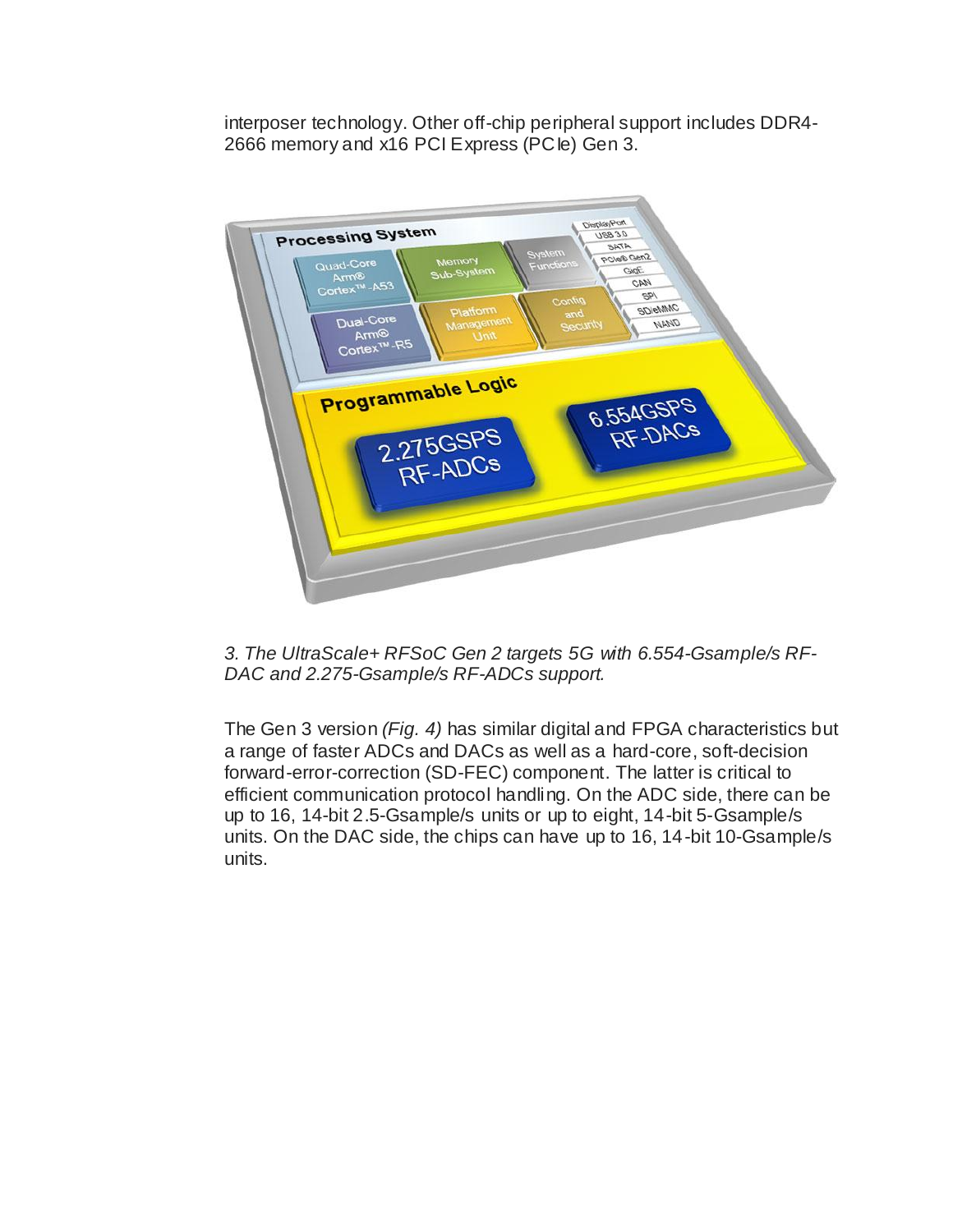

*4. With the UltraScale+ RFSoC Gen 3, DAC performance jumps to 10 Gsample/s and it adds a hard SD-FEC block. The chip is also designed to work with external clocks.*

The latest UltraScale+ RFSoC parts are just the latest offerings from Xilinx. Its [Versal platform,](https://www.electronicdesign.com/embedded-revolution/versal-new-level-compute-configurability) which currently lacks RF support, is on the horizon *(Fig. 5)*.